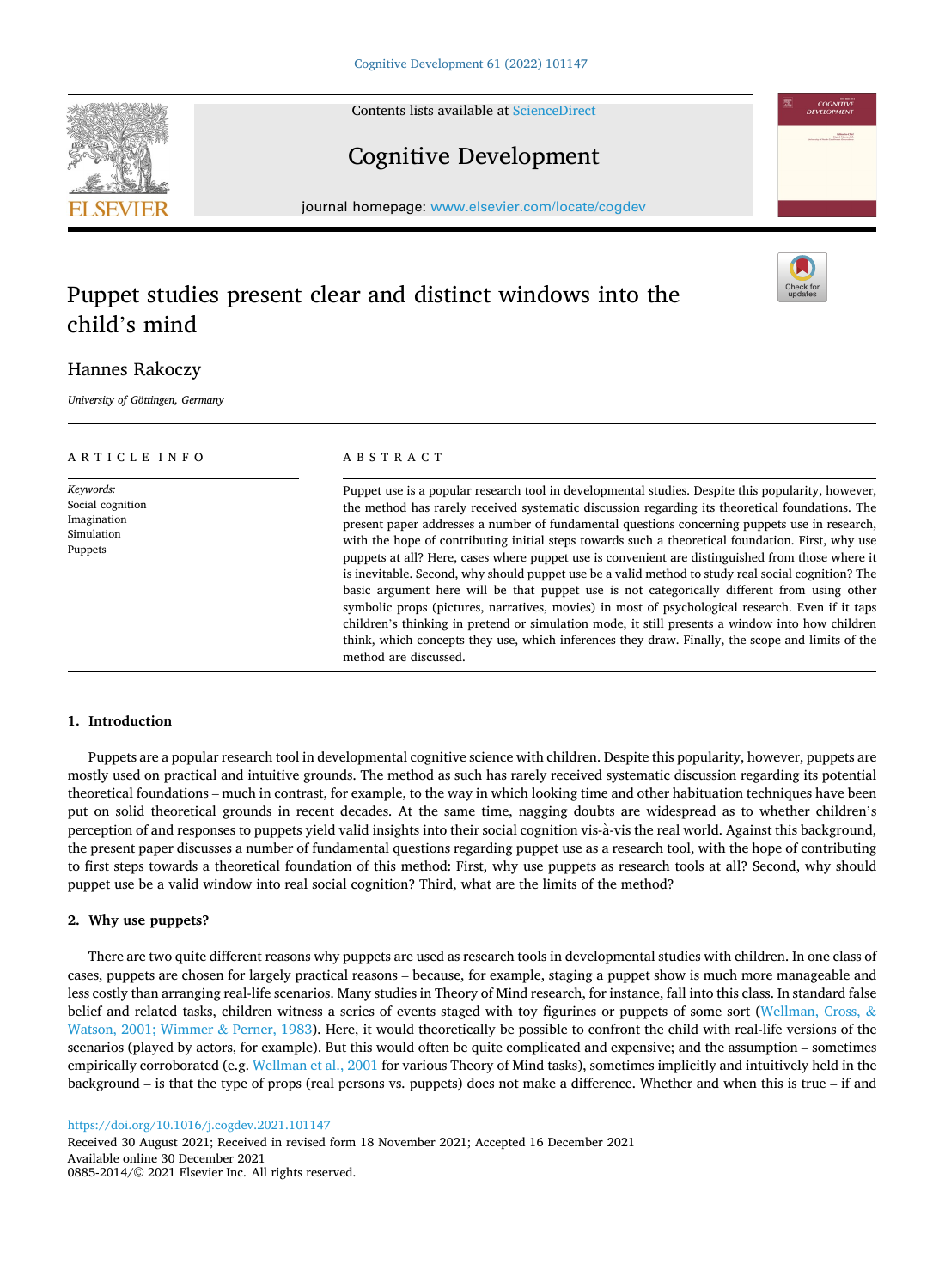when puppets are as good a window into real-life cognition as real social stimuli – is, of course, a fundamental question in its own right to which we will turn below.

The second class of cases in which puppets are chosen is quite different. These are cases in which, given current constraints, we *must*  use puppets in order to address certain research questions. Take, for example, research in which we want to study children's horizontal interactions with other agents as a window into their developing intuitions about normativity: how do children conceptualise and enforce various types of social norms? With young children, most informative here are measures of spontaneous behaviours vis-à-vis others who follow or violate the norms, such as critique, protest or teaching ([Rakoczy, 2008; Rakoczy](#page-6-0) & Schmidt, 2013; e.g., [Rakoczy,](#page-6-0) Warneken, & [Tomasello, 2008](#page-6-0); for an overview, see Schmidt & [Rakoczy, 2018\)](#page-6-0). What such studies require are interaction partners who need to be programmable (behave in certain ways according to experimental protocol when following/breaking the norms) but at the same time cannot be adult authority figures. Given current technological limitation (we do not yet have sufficiently sensitive robots at hand) and ethical restrictions (in most cases, we cannot train peers to do the job), human hand-operated puppets are still the only viable solution. This method has proven highly successful in many types of studies on social-cognitive development in the sense that, with the right kind of setting and staging, children spontaneously engage in all kinds of rich interactions with puppets.

Another example from non-social cognition comes from studies on infant categorisation. When we are interested in the question how infants categorise, for example, different types of animals, it is often impossible to confront them with the real things. Very productive methods, instead, present 3D animal figurines to infants, and take sequential manual exploration times (do they sequentially touch all mammals, for example, and then all fish) as crucial measures for categorisation (Mandler & [McDonough, 1993](#page-5-0)). In such contexts, if we wanted to investigate how infants perceive and classify lions, say, it would be practically impossible and ethically out of the question to have children sequentially touch *real* lions.

So, puppet use is widespread in developmental research – sometimes because it is convenient, sometimes because there is currently no alternative. But is it warranted? This is the question to which we turn next.

#### **3. Is the use of puppets as a research tool warranted?**

At first sight, if we are interested in children's developing cognitive and social capacities in the real world, in how they perceive people and animals, it may appear ridiculous to study their interaction with puppets. After all, puppets aren't real agents and children are perfectly well aware of this. So, the worry goes, puppets may be appropriate to study children's fictional or narrative development specifically (how do they perceive fictional agents?), but not their *real* cognitive and social development more generally (how do they perceive agents?). In response, I will argue that in this categorical form the worry is ill-founded and unjustified.

#### *3.1. Dual orientation towards puppets in pretend mode is a manifestation of a widespread phenomenon*

The first thing to notice by way of a response is that children's attitudes towards and interaction with puppets is an instance of a much broader phenomenon that has long been discussed in philosophy and aesthetics under the rubric of "paradoxes of fiction" (Radford & [Weston, 2015; Walton, 1978\)](#page-6-0): a subject simultaneously, in some sense, *really* reasons about and engages with fictional characters while at the same time fully aware that they are not really real. We all know this from our everyday life, when we suffer with heroes on the screen, are moved by the fate of the protagonists in a novel, or get annoyed by the move of a virtual opponent in a computer game. This phenomenon has also been known and capitalised on for a long time in psychological research. In their seminal studies in the 1940s, Heider and Simmel documented for the first time that we almost automatically see subjectivity and intentionality in mere geometric figures if they are arranged and move in certain (e.g., systematic and contingent) ways (Heider & [Simmel, 1944\)](#page-5-0). If you look at the animated videos, $\frac{1}{2}$  you cannot help but perceive and describe them in terms like "the large triangle was mean and started to chase the small triangle. The circle then tried to help the small triangle". But of course you are not confused for a second about the ontological status of the geometrical figures. It would be a joke to ask you "So, do you then think the small triangle *really* was thinking something?" Of course not, and this is common knowledge. No one expects movie heroes to step from the screen into the cinema, no one expects circles to really think, and no one expects puppets to be real persons.

We will see later on how this strange dual bookkeeping (seeing the geometrical figures as intentional while at the same time fully knowing they aren't really) may be explained in cognitive terms. For the moment, though, the crucial point is simply that children's strange dual orientation towards puppets is not that special. It is just one instance of a very general and widespread phenomenon.

This phenomenon has laid the basis for much developmental research, in particular with very young children. The Heider and Simmel approach has directly motivated many infancy studies on social perception and social cognition. Gergely, Csibra and colleagues, for example, have shown in an influential series of studies that infants make use of a systematic framework of rational action explanation and prediction when trying to make sense of the movements of Heider and Simmel-like geometrical figures (for review, see Gergely & [Csibra, 2003\)](#page-5-0). Similarly, a series of studies by Kuhlmeier, Hamlin, Bloom, Wynn and colleagues suggests that infants apply dispositional state ascriptions and perhaps even proto-moral evaluations to such geometrical objects (e.g., [Hamlin, Wynn,](#page-5-0) & Bloom, [2007;](#page-5-0) [Kuhlmeier, Wynn,](#page-5-0) & Bloom, 2003).

<sup>1</sup> E.g. [https://www.youtube.com/watch?v](https://www.youtube.com/watch?v=VTNmLt7QX8E)=VTNmLt7QX8E.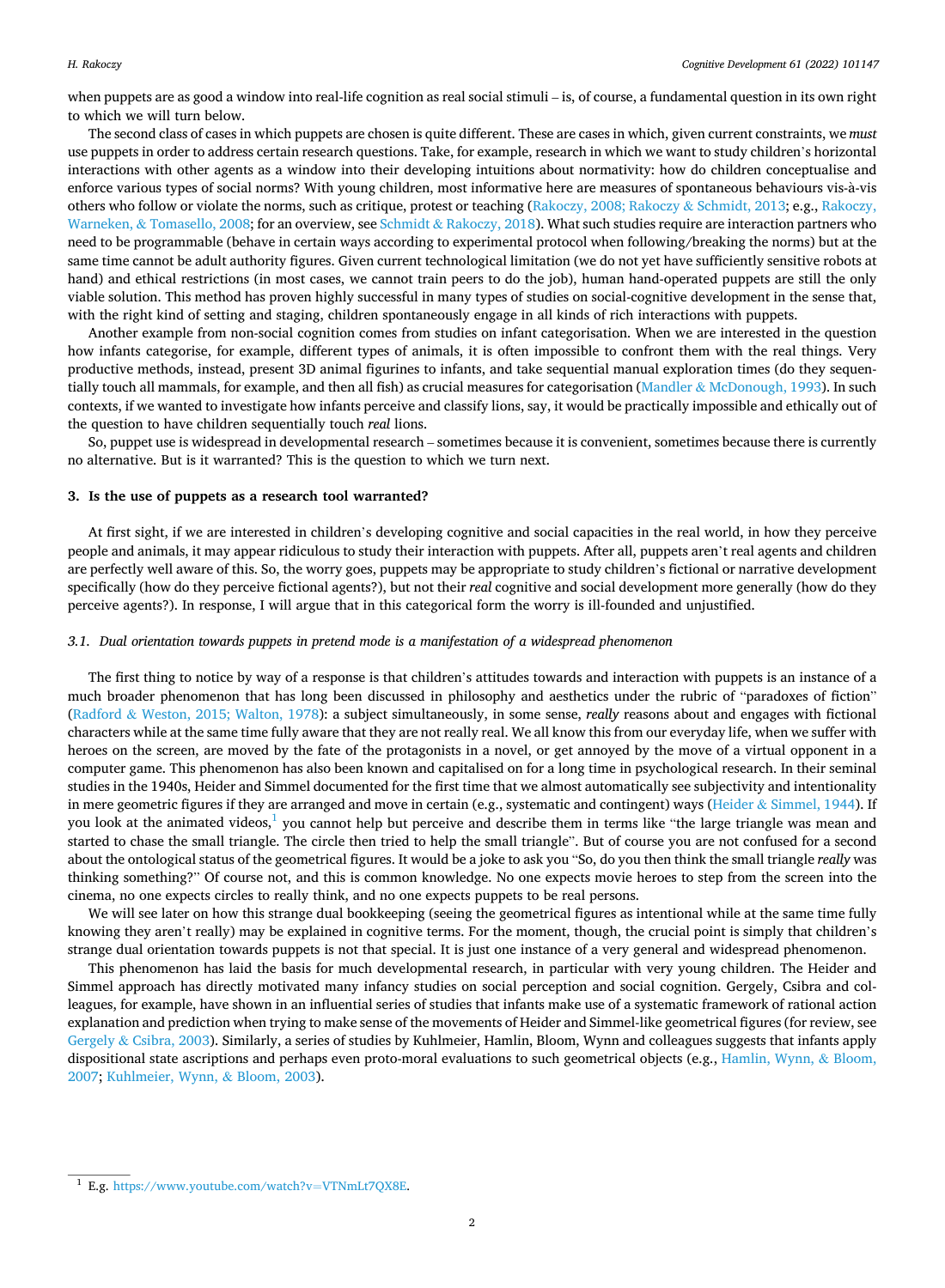#### *3.2. Puppets are not qualitatively different from other types of stimuli in adult psychological research*

Now, one objection may be along the following lines: "Okay, I get the point that the way children treat puppets (or geometrical figures) is not that special, but an instance of something much more general. But that does not mean that capitalising on this phenomenon, however general it is, constitutes a suitable research strategy. No one in serious psychological studies (with adults) would ever think of using such strange methods".

This, however, is simply not true. Most of adult social and cognitive psychology operates with symbolic or fictional stimuli of sorts, and the differences to puppet use are gradual rather than categorical. Empirically, when we study, say, spatial cognition in adults, we usually do not have them run around and forage in the wild; but we have them navigate in virtual environments and realities ([Hardless,](#page-5-0) Meilinger, & [Mallot, 2015\)](#page-5-0). Similarly, when we study adult perspective-taking, we hardly ever confront them with real other people, but usually use computer-animated others (e.g., [Samson, Apperly, Braithwaite, Andrews,](#page-6-0) & Bodley Scott, 2010).

Theoretically, it has long been argued in the philosophy of fiction and arts that thinking and interacting in pretend or simulation or imaginative<sup>2</sup> mode is a much more pervasive phenomenon than meets the eye [\(Walton, 1990](#page-6-0)). Any kind of interaction with symbolic artefacts, pictures, replicas, stories, artworks, movies, animations, virtual realities or stages. involves a specific pretend or make-believe mode: Whenever you see a picture of a lion, a lion replica, a lion art sculpture, the movie "King of the Lions", a lion cartoon animation, a virtual lion in a VR environment, or a person dressed up as a lion on stage in a musical, say, you engage in some lion-related make-believe. You pretend that there is a lion, that you see a lion, that you interact with a lion and so forth – all the while fully aware of the fact that you do not need to be afraid of any real lion-related dangers. The pretence is often very intuitive, no big reflection needed. In the case of pictures, animations, sculptures, for example, you "see right through" to what is depicted rather than first seeing some marks on paper, appearances on a screen or a 3D-object, and then inferring that the marks, appearances of objects point beyond themselves, depict something else in addition to what they are.

Now, of course, the specific kind of pretence involved in such different cases as viewing pictures, hearing stories, acting on stage or navigating through a VR environment differs along many dimensions. The pretence involved in a 90-minute blockbuster is much more coherent, elaborate and lively than the pretence in watching a single drawing, for example. Perhaps most relevant for current purposes, different types of cases differ massively in how active the pretence is – or, more specifically, how much activity on the part of the subject the content of the pretence involves: whether one pretends merely that something is the case or that one sees or witnesses something (like in watching a movie) or whether one pretends to act oneself (like in participating in a play or navigating in a VR scenario). Having children interact with puppets in developmental studies may appear radically different from most of the methods used in "serious" adult cognitive and social psychology mainly because it involves pretend activity. But with the distinctions introduced above at hand, we can see, first, that this is merely a gradual difference in the degree of activity in pretence between different kinds of methods (responding to pictures, animations, movies, VR environments, puppets…): Interacting with puppets involves simply more active pretence than most methods used with adults. Second, however, while this may be true generally, there are some methods used with adults that seem on a par even with respect to the degree of active pretence with puppet studies, namely those that involve virtual environments. Here, adult subjects pretend to navigate in virtual worlds and to interact with virtual agents in much the same way as children pretend to interact with puppets.

## *3.3. Treating puppets in pretend mode presents a valid window into the conceptual structure of the mind*

We have thus seen, so far, that children's interaction with puppets capitalises on a widespread phenomenon (dual bookkeeping); and that it is qualitatively on a par with most serious research in adult cognitive science: they all use, in one form or another, stimuli (pictures, drawings, movies, animations, puppets) that need to get processed in pretend mode. But this all still leaves open a dramatic possibility: perhaps, then, developmental studies that use puppets and adults studies that use movies or animations are all flawed alike. They may be informative when we want to know very specifically about children's or adults' representations of and interactions with fictional worlds and agents. Yet they may be useless when we want to know, more generally, how people represent and navigate the real world.

Fortunately, there are good reasons to assume that things aren't that bad at all. Here, theoretical and empirical considerations from philosophy and cognitive science regarding the workings of simulation are key [\(Gordon, 1986; Harris, 2000; Leslie, 1987, 1988;](#page-5-0) Nichols & [Stich, 2000, 2003; Walton, 1990\)](#page-5-0). Even if we study cognition and interaction in pretend or simulation mode (as we always do to some degree when pictures, narratives, movies, computer or other games are involved), we do get valid windows into the child's mind: even if what we see is their thinking and acting in simulative or off-line mode, quarantined from their serious actions, we see *how*  they reason, *which concepts* they use, *which types of inferences* they draw and consider valid.

To eventually get to this crucial point, let us start with the following example and intuition pump: You are interested in the development of numerical concepts and capacities. So, you test how children of varying ages and adults compare set sizes and engage in addition and subtraction in terms of speed and accuracy. To this end, you present them with, say, sets of depicted food items in drawings, movies or animations shown on a computer screen. Now, what about the objection "But there aren't any real food items, or any kind of real objects, for that matter. So you cannot really find out about how people really count or add"? This "objection" sounds

<sup>&</sup>lt;sup>2</sup> Following widespread use, I will use "pretend mode", "simulation mode" and "imaginative mode" all interchangeable here. It is a mode of thinking in which we imagine/simulate/pretend that something is the case and reason from there within the given format (story, movie, animation, narrative, play etc.) without drawing any real-life consequences.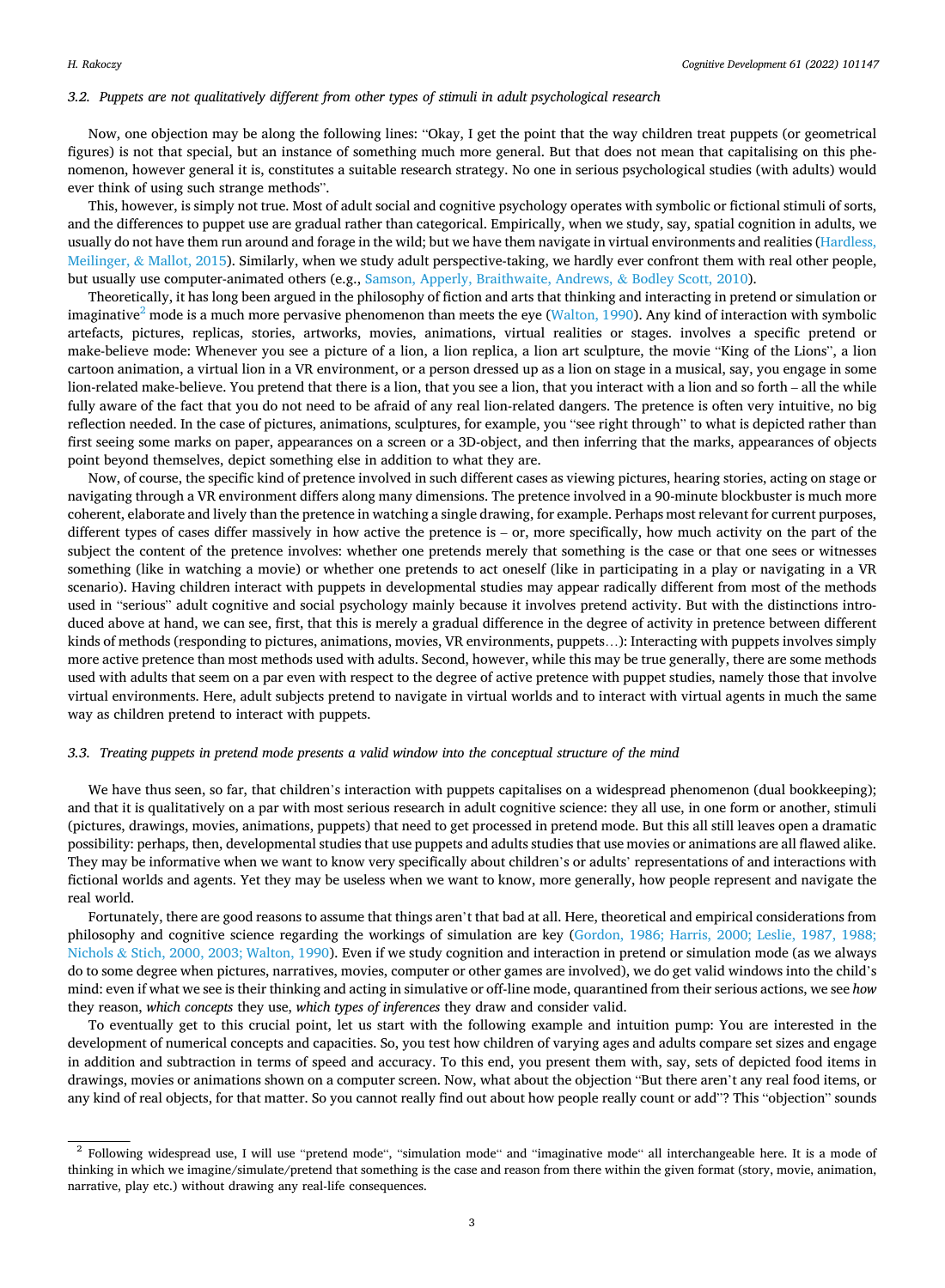like a joke. Why? Well, because we all know that people can and do use their numerical (and all other kinds of) concepts in pretend or simulation mode – knowing perfectly well that, strictly speaking, there are no real food items there, but making use of their real conceptual and inferential apparatus all the same.

Slightly more technically, two ways of getting at the underlying point are the following: First, thinking in the pretend mode about some imaginative realm and thinking in the serious belief mode about the real world *share the same code* [\(Nichols, 2004](#page-5-0)). Both when we seriously count and compare sets of real carrots in the garden and when we pretend-count and pretend-compare sets of imaginative carrots on a computer screen, we make use of the same concepts ("1", "2", "3") governed by the same conceptual and inferential relations and structures (" $2 > 1$ ", " $1 + 2 = 3$ " etc.).

Second, another way of working towards the crucial point uses so-called boxological metaphors. A popular framework of describing the abstract structure of the mind, in particular, the different types of propositional attitudes such as believing on the one hand, and desiring on the other, builds on functional box-metaphors: beliefs are propositional representations (e.g. "there are 3 carrots on the plate") stored in a belief box. The belief box is characterised by a certain functional profile. Belief box representations get usually tokened in response to perception, testimony, inference and so forth (when you see or hear or infer that there are three carrots, under normal circumstances you come to believe so); such representations are systematically related to other representations in the same box via inferential connections in theoretical reasoning (e.g., when you believe that there are three carrots on the plate, you can infer that there are three objects, three vegetables on the plate, that the plate is not empty); and they are systematically related to representations in other boxes and to action (if you desire to eat some vegetables), that is, you have a representation with the content ("I eat some vegetables") in your desire box, the contents of the belief ("there are three carrots") and the desire box ("I eat some vegetables") can combine in practical reasoning and lead you to perform a rational action (eating the carrots). Similarly, the desire box is characterised by its functional role in practical reasoning and action control. Generally speaking, the two central boxes, the belief and the desire box, are functionally characterised by opposite directions of fit [\(Anscombe, 1957;](#page-5-0) [Searle, 1983](#page-6-0)): Beliefs have mind-to-world direction of fit. Their job is, so to speak, to align the mind with the world, to represent the world truthfully and accurately. Desires, in contrast, have world-to-mind direction of fit. Their job, so to speak, is to make the world align with the mind, to make it as we like it.

Now, from such a boxological point of view, how is the pretend or simulation mode to be characterised? One suggestion is that there is a separate pretend (or "possible world") box that works like the belief box in some ways (shares the same conceptual and inferential structure), but radically differently in others (Nichols & [Stich, 2003](#page-5-0)). Most notably, pretend box representations have neither mind-to-world nor world-to-mind direction of fit, and the pretend box is functionally separated from the belief box and from real serious action planning. This is crucial since otherwise chaos and confusion would reign. If the contents of the pretend box could sneak into your belief box and serious action planning, this would end in disaster. You would come to believe, for example, that from a train station platform in London you can enter parallel worlds by running at full speed into a cement pillar and act accordingly – with all the fatal consequences. The pretend box thus has to be "quarantined" ([Leslie, 1987\)](#page-5-0) from reality and the belief box. Its operations need to be run "offline", as it were. But the operations themselves – the concepts used, the inferences drawn — are analogous to those in the belief box.

Applying this to the depicted-food-items-on-the-screen example from above, the situation looks like this: the subject is confronted with the depiction of, say, three imaginary carrots on an imaginary plate on the screen. She thus tokens in her pretend box the content "there are 3 carrots on the plate". From there she can reason theoretically ("If another one gets added, there will be 4") and practically ("If I want to make carrot soup, I could use these ones") in pretend mode. This potentially yields other pretend-mode contents ("there are now 4 carrots") and pretend-actions (if this scenario is embedded in a computer game, the agent may pretend-cook some carrot soup in the game). Again, what is crucial is the twofold structure: on the one hand, the agent is not confused about the reality-status of the carrots. Neither does she really think there are three carrots, nor will she seriously try to cook them. On the other hand, however, the agent brings to bear her serious and real conceptual structures, uses concepts like "carrot" or "3" with their regular meaning and uses her regular reasoning capacities – just run offline.

The worry that using fictional scenarios is, in principle, not suitable for tapping into real conceptual structures and capacities is thus unwarranted. What you get when you use fictional scenarios is reasoning with regular concepts in a special mode (the pretend mode), not reasoning with special concepts in a regular mode. Puppets can thus, in principle, provide a valuable window into the mind and its conceptual structures – much like the use of drawings, videos, animations, virtual realities and similar props can.

## **4. What are the scope and limits of puppet use as a research tools?**

The foregoing considerations yielded a conclusion much like a proof-of-concept study: using puppets can *in principle* be a valuable and appropriate research tool to investigate the developing mind. There are no a priori reasons why studying children in interaction with puppets should be less clear a window into the mind than, say, studying adults' processing of videos, animation or drawings. But that leaves open, of course, many crucial questions regarding the scope and limits of puppet methods: Under which conditions are such methods suitable? For which age groups? And what may be principled limits? Clearly, we currently do not have anything like conclusive answers to such questions. But in the following I would like to gesture towards some ways in which we might make progress in trying to address them.

#### *4.1. Under which conditions is puppet use a valid method?*

Even though there is no principled reason why interactions with puppets should be, conceptually, much different from other forms of engagement (with drawings, videos, animations etc.) in the pretend mode, it certainly is a much more fragile and sensitive measure.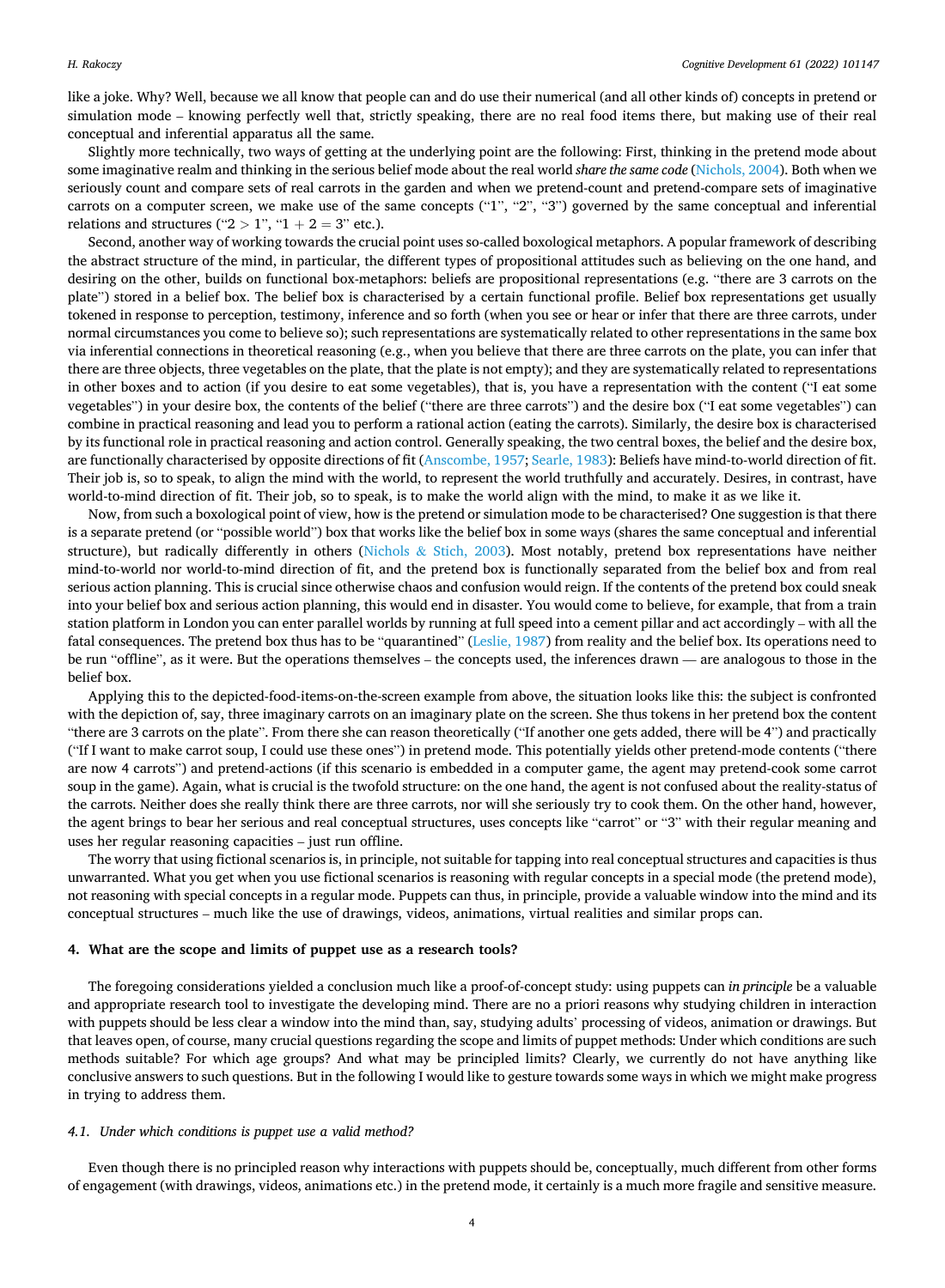You have to be, basically, in the right kind of mood and mindset to actively engage in pretend-mode actions. This is quite different from more passive engagement in pretend mode in, say, parsing narratives or following a movie plot. Everyone who has tried to engage students spontaneous in role play in class without appropriate stage setting, for example, knows the difference. From a practical point of view, this makes interactive engagement with puppets a challenging measure. The context and setting have to be right so that children feel comfortable, overcome shyness, fear of embarrassment and stage fright and freely dare to criticise, reproach or teach the puppets. From the experience in our own lab this requires, most of all, an appropriate warmup and familiarisation phase in which children get used to the puppet and the setting. One unfortunate consequence of this general fragility of puppet use as a method pertains to an asymmetry in how positive and null findings can be interpreted: positive findings (e.g., to the effect that children apply a given norm or engage in a given form of social evaluation, as indicated in their spontaneous sanctioning behaviour towards puppets) are informative. They prima facie suggest that children make use of certain concepts and engage in certain inferences. Negative findings, though, are more ambiguous. Take, for example, the finding that in some studies 3-year-olds spontaneously criticised, in a social game, norm-violations by puppets whereas 2-year-olds did not (e.g., [Rakoczy et al., 2008\)](#page-6-0). Does this mean that 3-year-olds do, but 2-year-olds don't have concepts of social norms that they spontaneously apply? Possibly. But this finding taken by itself could also simply be due to the fact that the 2-year-olds felt less comfortable with the puppets than the 3-year-olds. This is why in such studies we ideally need independent baseline checks to make sure children are sufficiently engaged with the puppets, talk to them in other tasks etc. (for such approaches, see, e.g., [Rakoczy et al., 2008](#page-6-0)).

In addition to this specific and practical point, there are more general and theoretically taxing questions with regard to the conditions under which puppet use is a valid method. The background here is the following: It is a common and plausible assumption about the pretend mode, that as a default, all contents of the belief box are copied into the pretend box *unless stated otherwise*. Here is an example to illustrate the point. Assume you hear the following fictional vignette: "Sherlock Holmes stumbled and could not keep hold of his pen anymore", and are asked "Where is the pen now?" On the floor, isn't it? You would assume so *unless* you had information that the fictional world in which Sherlock Holmes lives is radically different in terms of its physics from the real world. In other words, the premise "gravity holds and unsupported objects tend to fall down" is copied from the belief box to the pretend box. Now, contrast this with two other examples: "The alien on Alpha Centauri stumbled and could not keep hold of his pen anymore. Where is the pen now?", and "The alien on Beta Centauri, a strange planet where gravity is reversed and things, when unsupported, fall upwards, stumbled and could not keep hold of his pen anymore. Where is the pen now?" The answer in the latter case ("somewhere up, in the sky…") is clear since here the default premise ("unsupported things fall down") has been explicitly over-written for Beta Centauri. The former scenario is an illustration of a borderline case. We're not quite sure what to say. Basically, it is difficult to judge just how different Alpha Centauri is from the real world.

This point is critical for present purposes in the following way: only if we are sure that children accept certain default premises in their pretend-reasoning, can we draw any inferences about their conceptual capacities and structures. To stick with the present example: assume we confront children with a fictional scenario (say, in an animation or puppet show) in order to probe their naïve physics. It turns out that they seem not to engage in the same kinds of gravity reasoning as adults. Do they thus not have a concept of gravity? This is one possibility. But another one is that they see this fictional world as we see the Beta Centauri case: they consider it to be radically different from our real world and thus fail to copy some basic premises from their belief box into the corresponding pretend box. The big challenge, then, is that we do not currently know how to make sure that children indeed construct a fictional world and operate in the corresponding pretend-mode in such a way that default premises are imported from the real world unless stated otherwise. From practical experience, it seems that often children do follow these principles (e.g., they treat puppets like rational agents that are subjects to norms and conventions, potential recipients of arguments and critique); but theoretically it is well imaginable that children would think that once stuffed furry objects are made to talk, everything is possible and you simply cannot know what is the case in such strange fictional worlds. This, again, affects the way in which positive and negative findings can be interpreted. Positive findings (e.g., that children form expectations as to how puppets will rationally act or criticise them for irrational or otherwise norm-violating acts) suggest both that children apply certain concepts (e.g. of rationality or norms) and have accepted the requisite background premises (here, regarding what agents are). Negative findings (e.g., that children do not form such expectation vis-à-vis the puppets), in contrast, are more ambiguous: it could be that children lack the concepts in question; or it could be that they simply have not imported some background premises from the belief into the pretend box. What this then requires, ideally, is some independent manipulation check. Independently from the crucial target measure (e.g. action prediction or spontaneous critique), do we have evidence that children accept the relevant background premises? While this requisite strategy is clear in principle, it will often be quite difficult to realise in practice.

# *4.2. Is the same method the same method for different age groups?*

The plea in this paper for puppets use as a valid research tool crucially builds on the premise that children treat puppets like adults treat all kinds of fictional props (pictures, movies, animations, virtual realities): with some kind of dual orientation. Seeing, on the one hand, through the prop right into what is fictionally depicted; whereas, on the other hand, we are at the same time fully aware that what is depicted is not really real. While this is certainly the case for somewhat older children –say, from the second year on when we do have solid evidence that they are capable of such dual pretence orientation– (Harris & [Kavanaugh, 1993; Rakoczy, Tomasello,](#page-5-0) & [Striano, 2004](#page-5-0)), it is not clear whether it also holds for younger children. One possibility is that infants, like older children and adults, do apply certain concepts when confronted with, say, animated geometrical figures or dolls. They see, for example, the animated Heider and Simmel-style figures as acting in goal-directed ways (Gergely & [Csibra, 2003](#page-5-0)) or as helpful [\(Kuhlmeier et al., 2003](#page-5-0)) in the same way as older children do. In contrast to older children, however, they do not yet see them in pretend mode and dual orientation. Rather,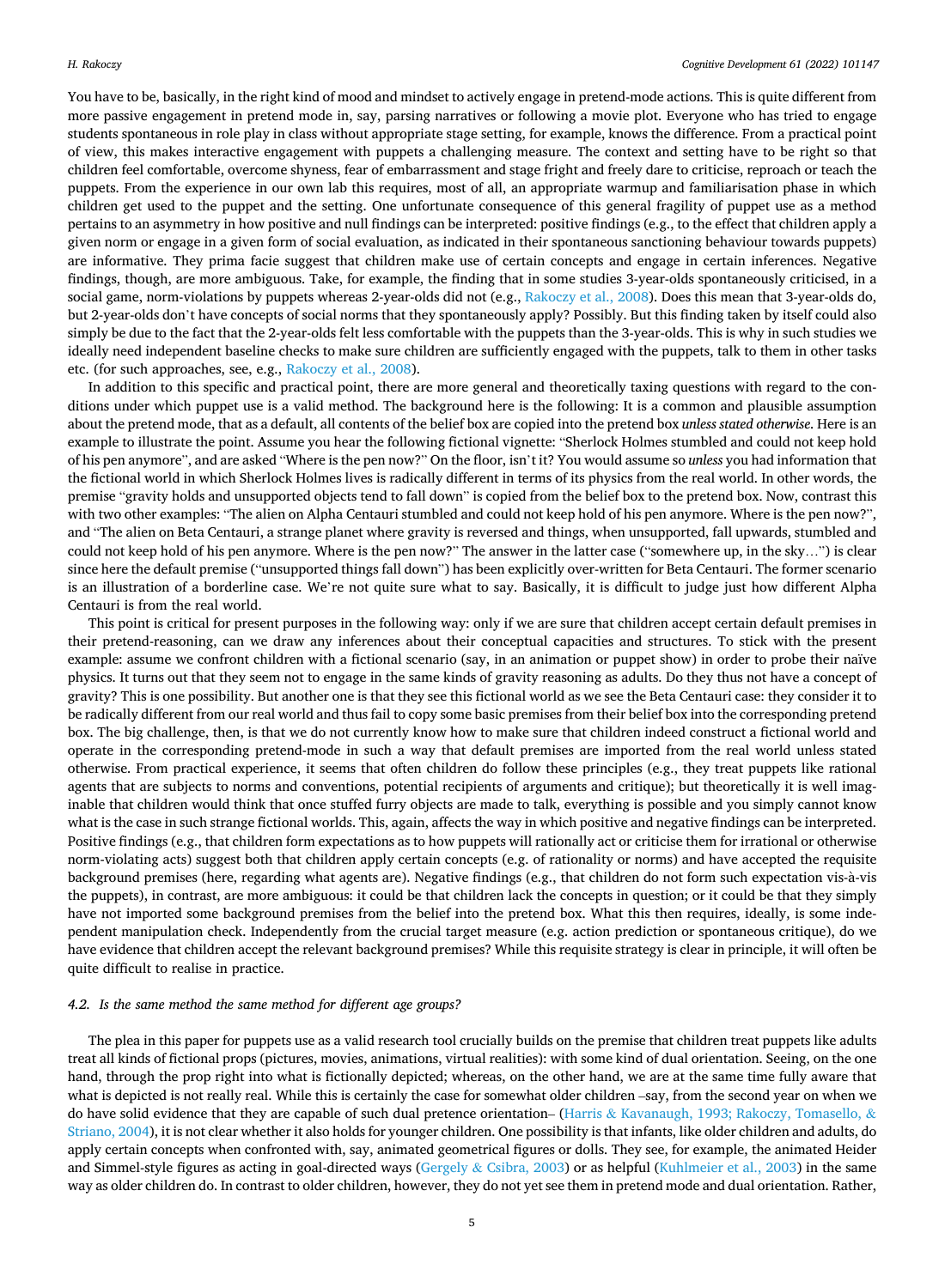<span id="page-5-0"></span>they only have a single orientation and see the figures simply as *really* acting towards goals and *really* being helpful – in what, from our perspective, is a kind of ontological confusion. In a certain sense, this would not compromise the general method (puppet use) as a window into the conceptual structure of the infant mind. Paradoxically, even though infants would in one sense view the props very differently from us – lacking an awareness of their fictional character, they would mistakenly take them for real—they would see them just like we do in another sense: as props to which the concepts in question ( such as goal-directed action) apply. It is just that they would apply the concepts literally rather than in pretend mode. On the one hand, such a possibility may appear compatible with what we know about very young children's emerging dual orientation towards pictures and other visual props: infants seem not to represent pictures yet in this dual way as 2D-objects that depict 3D-targets (DeLoache, Pierroutsakos, Uttal, Rosengren, & Gottlieb, 1998). On the other hand, however, more recent research suggests that from their second year on, at the latest, children do not confuse depicted and real objects any longer (Revencu & [Csibra, 2021\)](#page-6-0). Future research will thus need to clarify when exactly in development and under which conditions children begin to operate in dual operation and pretend mode towards puppets. But even if they apply concepts, in a kind of ontological confusion, literally to puppets before, this still presents a potentially informative window into the conceptual structure of the infant mind.

#### *4.3. What are the limits of puppet use as a research method?*

The basic plea of the present paper up to this point was that how children perceive and interact with puppets presents an informative and valid window into their mind: which concepts and representational structures they use, which inferences they make and consider valid. This is because even though children are well aware of the fictional nature of the puppets, they, like adults, engage in dual orientation, pretend mode reasoning and action with the puppets in which they make off-line usage of their normal conceptual repertoire. But clearly, this method has its limits. Not any kind of psychological process can be studied in valid ways in pretend mode.

For example, it may well be valid to study children's categorisation of animals by having them touch and sort replica animals (Mandler & McDonough, 1993). But when it comes to children's motivational stance towards predators, say, it is probably not all too informative to study how they touch replica lions or snakes. In a similar vein, children may well engage in pretend intentionality ascription towards geometrical figures, but without the same (pretend) emotional implications (e.g., empathy, compassion, anger) as towards real agents. Relatedly, though from a very different field: in research on economic decision-making, similar questions regarding scope and limits of studying decision in pretend ("hypothetical") mode have long been discussed (Kühberger, Schulte-Mecklenbeck, & Perner, 2002; Vlaev, 2012). When trying to find out how people gamble in risky situations, or how they strategically behave in certain games (e.g. prisoner's dilemma), most laboratory studies engage subjects in pretend mode: tell them to imagine they were in such and such a gamble, played against another player with such and such payoff structure, and then ask them how they *would* decide. How do such measures fare in relation to real-life games and decisions? The empirical picture from studies that compared hypothetical (pretend mode) and real decisions is complex: while the two kinds of measures converge in some cases, hypothetical tasks fail to tap into crucial cognitive processes (in particular, biases) that real decision tasks uncover.

Coming back to puppets, similar systematic studies are needed that stringently compare real and pretend mode tasks. It is obvious and to be expected that tasks with puppets, as tasks in the pretend mode more generally, will have clear limits as valid windows into certain psychological processes. But what we need for future research is a more systematic taxonomy regarding which type of task is a suitable method for tapping into which type of psychological process.

## **Acknowledgements**

I am grateful for very helpful comments on a previous version of this paper by, Natalie Bleijlevens, Isa Garbisch, Shaun Nichols, Feride Nur Haskaraca Kızılay, Barbu Revencu, Lydia Schidelko, Britta Schünemann and Rowan Titchener.

#### **References**

[Anscombe, G. E. M. \(1957\).](http://refhub.elsevier.com/S0885-2014(21)00142-8/sbref1) *Intention*. Oxford: Basil Blackwell.

[DeLoache, J. S., Pierroutsakos, S. L., Uttal, D. H., Rosengren, K. S., & Gottlieb, A. \(1998\). Grasping the nature of pictures.](http://refhub.elsevier.com/S0885-2014(21)00142-8/sbref2) *Psychological Science, 9*(3), 205–210. [Gergely, G., & Csibra, G. \(2003\). Teleological reasoning in infance: The naive theory of rational action.](http://refhub.elsevier.com/S0885-2014(21)00142-8/sbref3) *Trends in Cognitive Sciences, 7*(7), 287–292. [Gordon, R. \(1986\). Folk psychology as simulation.](http://refhub.elsevier.com/S0885-2014(21)00142-8/sbref4) *Mind and Language, 1*, 158–171.

Hamlin, J. K., Wynn, K., & Bloom, P. (2007). Social evaluation by preverbal infants. *Nature, 450*(7169), 557-559.<https://doi.org/10.1038/nature06288>

[Hardless, G., Meilinger, T., & Mallot, H. \(2015\). Virtual reality and spatial cognition. In J. Wright \(Ed.\),](http://refhub.elsevier.com/S0885-2014(21)00142-8/sbref6) *International encyclopedia of the social behavioral sciences* (pp. 133–[137\). Amsterdam, The Netherlands: Elsevier Science](http://refhub.elsevier.com/S0885-2014(21)00142-8/sbref6).

Harris, P. L. (2000). *The work of the imagination*[. Malden, MA, US: Blackwell Publishers Inc](http://refhub.elsevier.com/S0885-2014(21)00142-8/sbref7).

Harris, P. L., & Kavanaugh, R. D. (1993). Young children's understanding of pretense. *[Monographs of the Society for Research in Child Development, 58](http://refhub.elsevier.com/S0885-2014(21)00142-8/sbref8)*(1) ([231]), v-92). Heider, F., & Simmel, M. (1944). An experimental study of apparent behavior. *The American Journal of Psychology, 57*(2), 243–259.<https://doi.org/10.2307/1416950>

Kühberger, A., Schulte-Mecklenbeck, M., & Perner, J. (2002). Framing decisions: Hypothetical and real. *Organizational Behavior and Human Decision Processes, 89*(2), 1162–1175. [https://doi.org/10.1016/S0749-5978\(02\)00021-3](https://doi.org/10.1016/S0749-5978(02)00021-3) [Kuhlmeier, V., Wynn, K., & Bloom, P. \(2003\). Attribution of dispositional states by 12-month-olds.](http://refhub.elsevier.com/S0885-2014(21)00142-8/sbref11) *Psychological Science, 14*(5), 402–408.

[Leslie, A. M. \(1987\). Pretense and representation: The origins of](http://refhub.elsevier.com/S0885-2014(21)00142-8/sbref12) "theory of mind". *Psychological Review, 94*, 412–426.

Leslie, A. M. (1988). *[Some implications of pretense for mechanisms underlying the child](http://refhub.elsevier.com/S0885-2014(21)00142-8/sbref13)'s theory of mind*. New York, NY, USA: Cambridge University Press. [Mandler, J. M., & McDonough, L. \(1993\). Concept formation in infancy.](http://refhub.elsevier.com/S0885-2014(21)00142-8/sbref14) *Cognitive Development, 8*(3), 291–318.

Nichols, S. (2004). Imagining and believing: The promise of a single code. *The Journal of Aesthetics and Art Criticism, 62*(2), 129–139. [https://doi.org/10.1111/j.1540-](https://doi.org/10.1111/j.1540-594X.2004.00146.x) [594X.2004.00146.x](https://doi.org/10.1111/j.1540-594X.2004.00146.x) 

[Nichols, S., & Stich, S. \(2000\). A cognitive theory of pretense.](http://refhub.elsevier.com/S0885-2014(21)00142-8/sbref16) *Cognition, 74*, 115–147.

Nichols, S., & Stich, S. (2003). *[Mindreading: An integrated account of pretense, self-awareness and understanding other minds](http://refhub.elsevier.com/S0885-2014(21)00142-8/sbref17)*. Oxford: Oxford University Press.